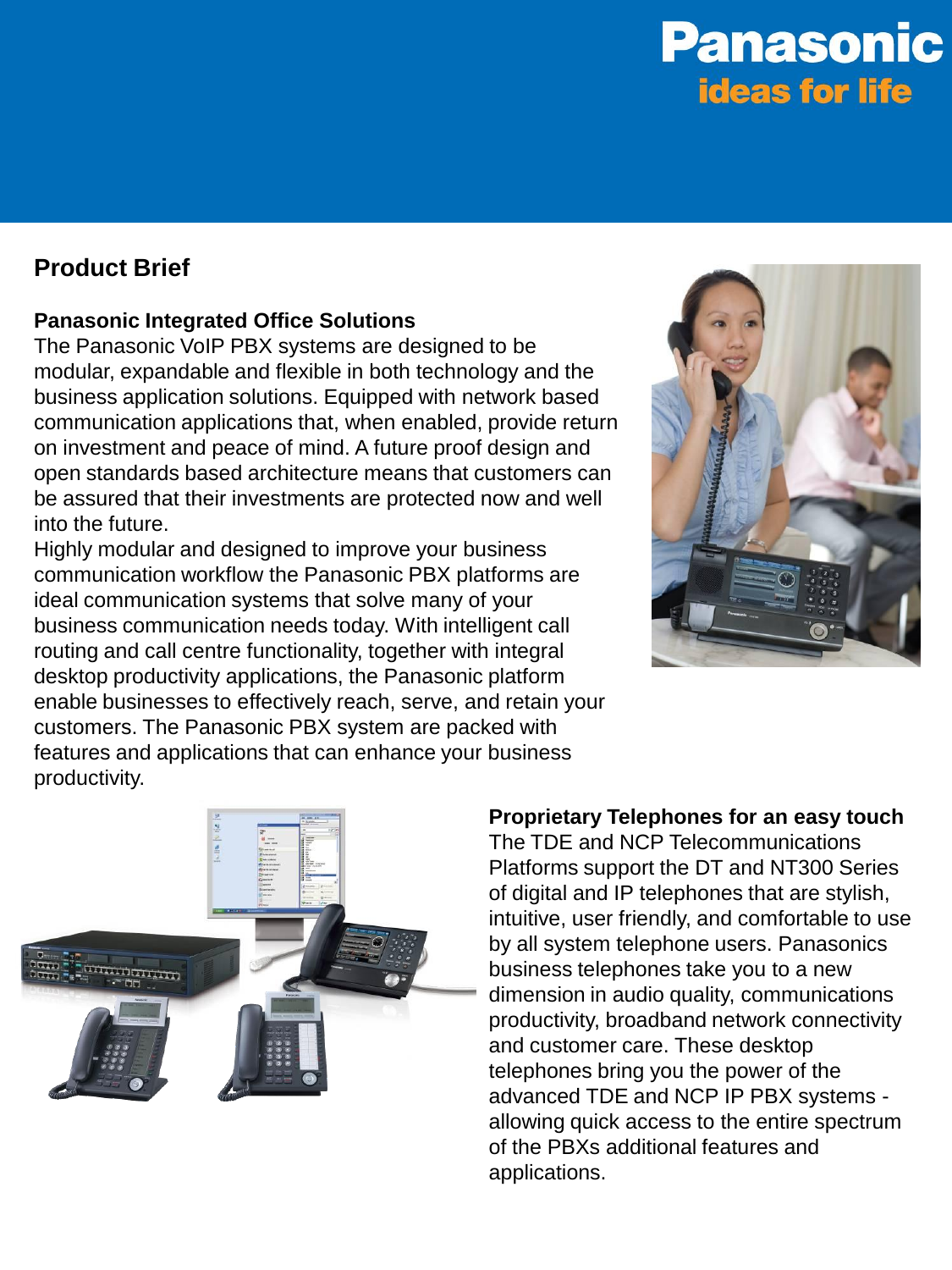#### **Panasonic Wireless Mobility**

Today's companies need to keep their employees fully accessible throughout the day. Panasonic Wireless DECT connectivity does exactly that. It also increases customer loyalty, reduces work time and accelerates response. With the Wireless XDP, you can set your wireless telephone to have the same extension as your desk telephone, and then receive calls even when away from the desk. You're always there, ready to receive your customers' calls, and make the most of every business opportunity that comes along.





### **A handset for every challenge**

The Panasonic KX-TD7695 DECT handset combines small size and light weight with a host of powerful features. The KX-TD7685 is a good choice for users who want good basic performance at a lower cost. And the KX-TD7696 is the tough solution for harsh work environments.

**Never miss a call with TVM Voice Mail** The human voice is still the best way to communicate. Panasonic offers two feature packed voice processing systems designed for efficient communication. The KX-TVM50 and KX-TVM200 offer automated attendant, automatic call routing, and email message notification, each of which can be customized to your individual needs. And the best, no licensing is required for users to activate their mailbox incl. the features above.

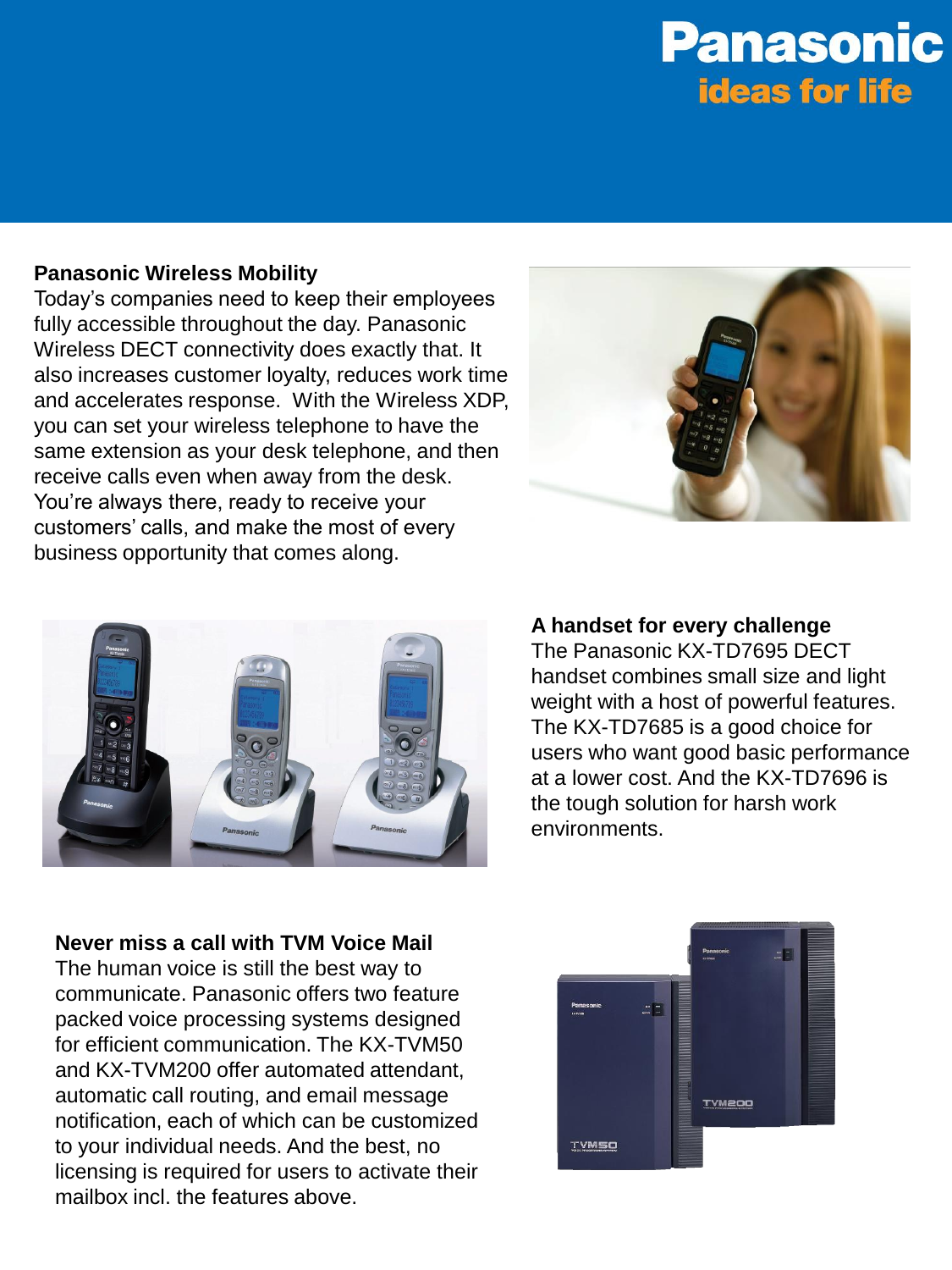

## **FEATURE HIGHLIGHTS TDE and NCP Systems**

- $\checkmark$  Support for digital, analog and IP extensions up to a maximum of 960 users per system
- $\checkmark$  128 trunks incl. support for SIP trunks
- $\checkmark$  Support of Panasonic Mobility for wireless communication
- $\checkmark$  Built-in Call Center functionality
- $\checkmark$  Serverless Integration of Communication Assistant Productivity Suite
- $\checkmark$  One number concept with cell phone integration
- $\checkmark$  Email integration e.g. through Blackberry
- $\checkmark$  License free TVM voice messaging solutions







## **FEATURE HIGHLIGHTS PANASONIC WIRELESS**

- $\checkmark$  6-line, Blue, Backlit LCD Display
- $\checkmark$  IP54 dust/ splash water resistant (TD7696)
- $\checkmark$  Illuminated Keypad
- $\checkmark$  Multiple Language Display
- $\checkmark$  Speakerphone
- $\checkmark$  Programmable Soft Keys / PBX functionality support
- $\checkmark$  100 Entry Phonebook / 10 Programmable Hot Key Dialing
- $\checkmark$  Headset Compatible

### **FEATURE HIGHLIGHTS PANASONIC DESKSETS**

- $\checkmark$  3 or 6-line LCD back-lit display
- $\checkmark$  24 programmable keys or 48 keys self-labeling display
- $\checkmark$  Easy navigation key
- $\checkmark$  7 step tilt angle / wall mount option
- $\checkmark$  Speakerphone
- $\checkmark$  Headset jack
- $\checkmark$  Optional DSS consoles (12 or 60 buttons)

### **FEATURE HIGHLIGHTS NT700 CONFERENCING UNIT**

- $\checkmark$  Multi-Port Configuration
- $\checkmark$  Supports analog, Peer-to Peer SIP and mobile phones
- $\checkmark$  Call Recording to SD card
- $\checkmark$  Background noise reduction